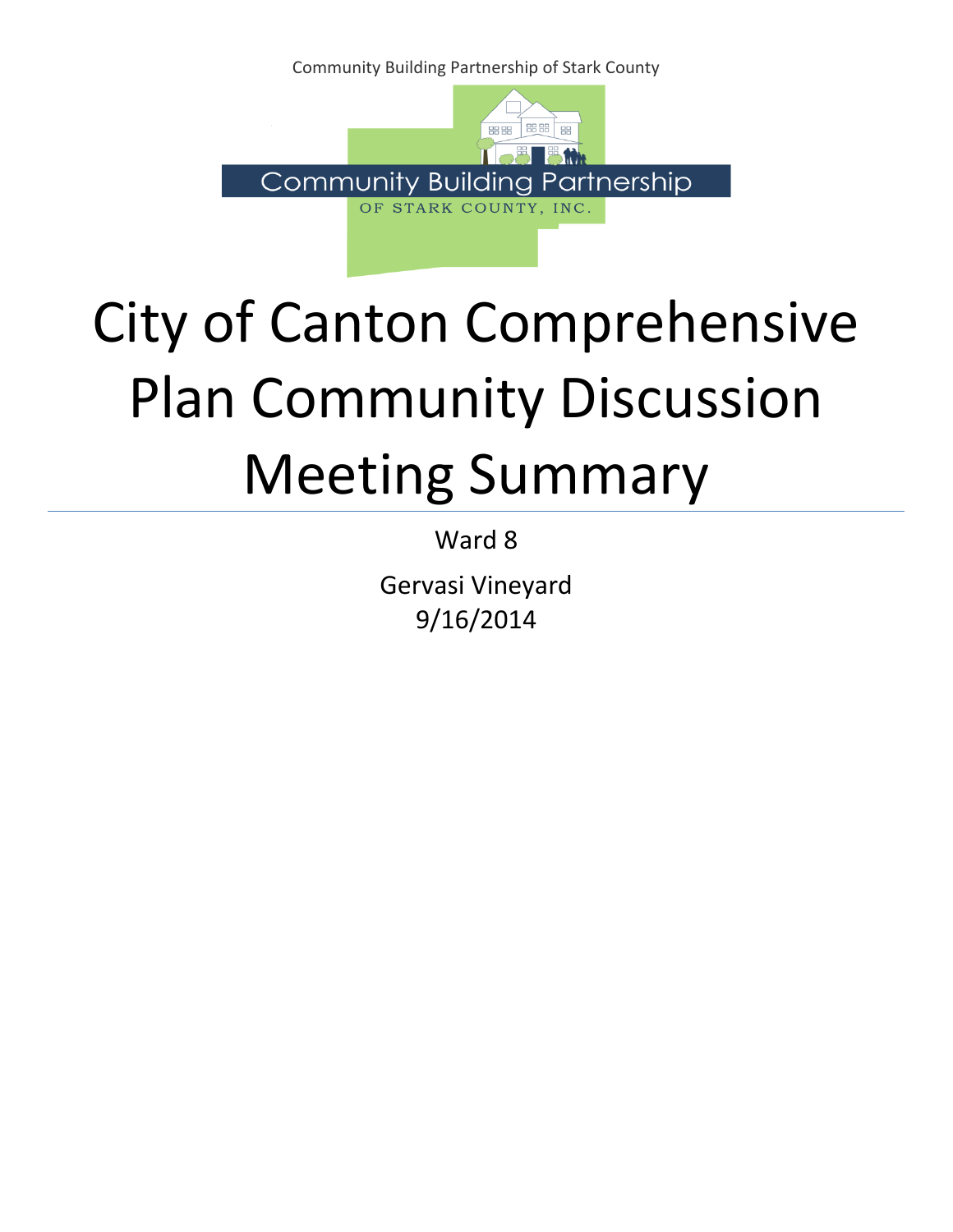

We're planning on a Better Canton. Come join us – be part of making Canton a Better Community

# CANTON COMPREHENSIVE PLAN

The City of Canton is embarking on developing a new Comprehensive Plan to guide it into the future. The last one in Canton was 50 years ago. YOUR input and participation are key to creating a Plan we can ALL support. Join your neighbors at one of the scheduled Ward – based meetings this fall and hear the initial findings of the consultant team hired to help our community craft its Plan. These meetings will focus on data, demographics, and analysis from our consultants and YOUR feedback regarding this information.

Please join your Ward 8 Council Member Edmond Mack and your neighbors as we discuss the "state of Canton" with czb consultants. These meetings will be designed to convey important baseline information, give participants a chance to ask questions to better understand the information and its importance, and give participants a chance to convey information and ideas to planning consultants about what they feel needs to be included in the plan.



czb

These Community meetings are sponsored by

Community Building Partnership

601 Cleveland Ave. NW, Canton, Oh 44709 / (330) 458 – 0962

SAVE THIS DATE All are welcome – Attend a meeting that is convenient to you

Ward 8 Community Discussion Will Take Place On Sept. 16 @ 6:00 p.m.

Meeting will be held at Gervasi Vineyard in the Villa Grande Ballroom 2700 55th St. NE Canton, Oh 44721

Accommodations and Light Refreshments Donated By:



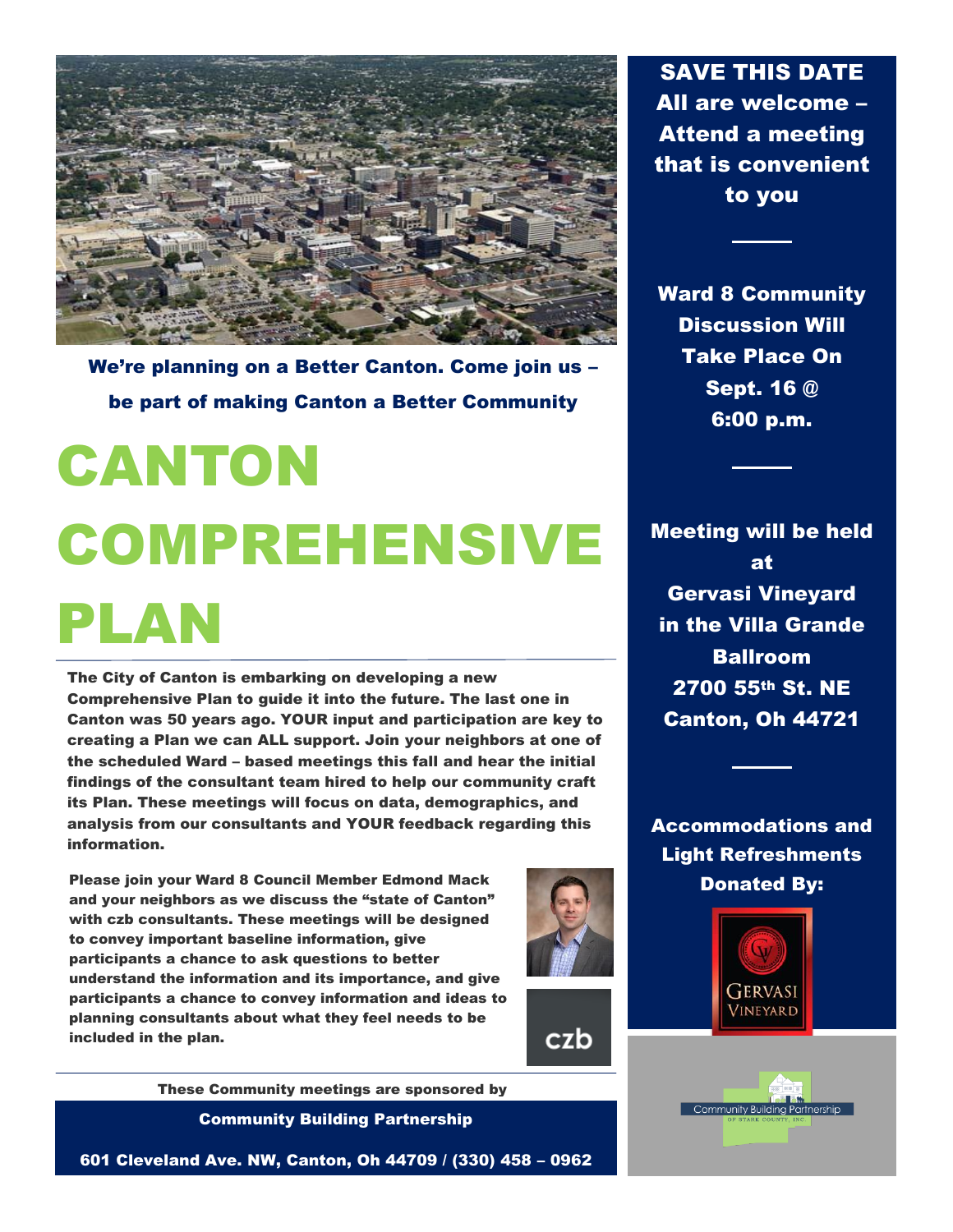### **City of Canton Comprehensive Plan Community Discussion Meeting Summary**

#### **Program Summary**

The Canton Comprehensive Plan is a community-driven process where the Canton Steering Committee leads the community's effort to set priorities, support local values, and provide the general direction of the Plan. In an effort to support this approach, Community Building Partnership (CBP) was contracted to sponsor a series of community meetings to solicit input, feedback, and advice from community residents from all walks of life. Utilizing the City's ward system to ensure geographic coverage of the entire City, nine community meetings were conducted during the months of September and October 2014. All meeting were open to all residents regardless of location.

Joining CBP in conducting these meetings was David Boehlke and Stephanie Barnes-Simms from the czb consulting group. Each meeting was organized in a similar manner and with a uniform agenda including:

- Introductions and Welcome by the Ward council member and Mayor, when present;
- A presentation on Comprehensive Planning and Comprehensive Plans, presented by Stephanie Barnes-Simms, focused on the 3 major traits of Comp Plans: a) being community-driven; b) based upon current reality; and c) built-in flexibility to deal with changes in the future.
- A significant presentation on the current reality in Canton by reviewing the initial data as gathered by the czb consulting group team since mid-summer was presented by David Boehlke.
- Three group exercises to solicit feedback, input, priority-setting recommendations, and "specialness" of Canton allowed for uniform/consistent participation at each meeting and provided written, direct community content for consideration by the Steering Committee.

The czb/Canton website http://czb.org/city-of-canton-ohio/ (password: canton5) contains video recordings of each meeting for public review, the PowerPoint presentation on Comprehensive Planning and the Initial Data as presented at each meeting, and the group exercise responses, which are tabulated below.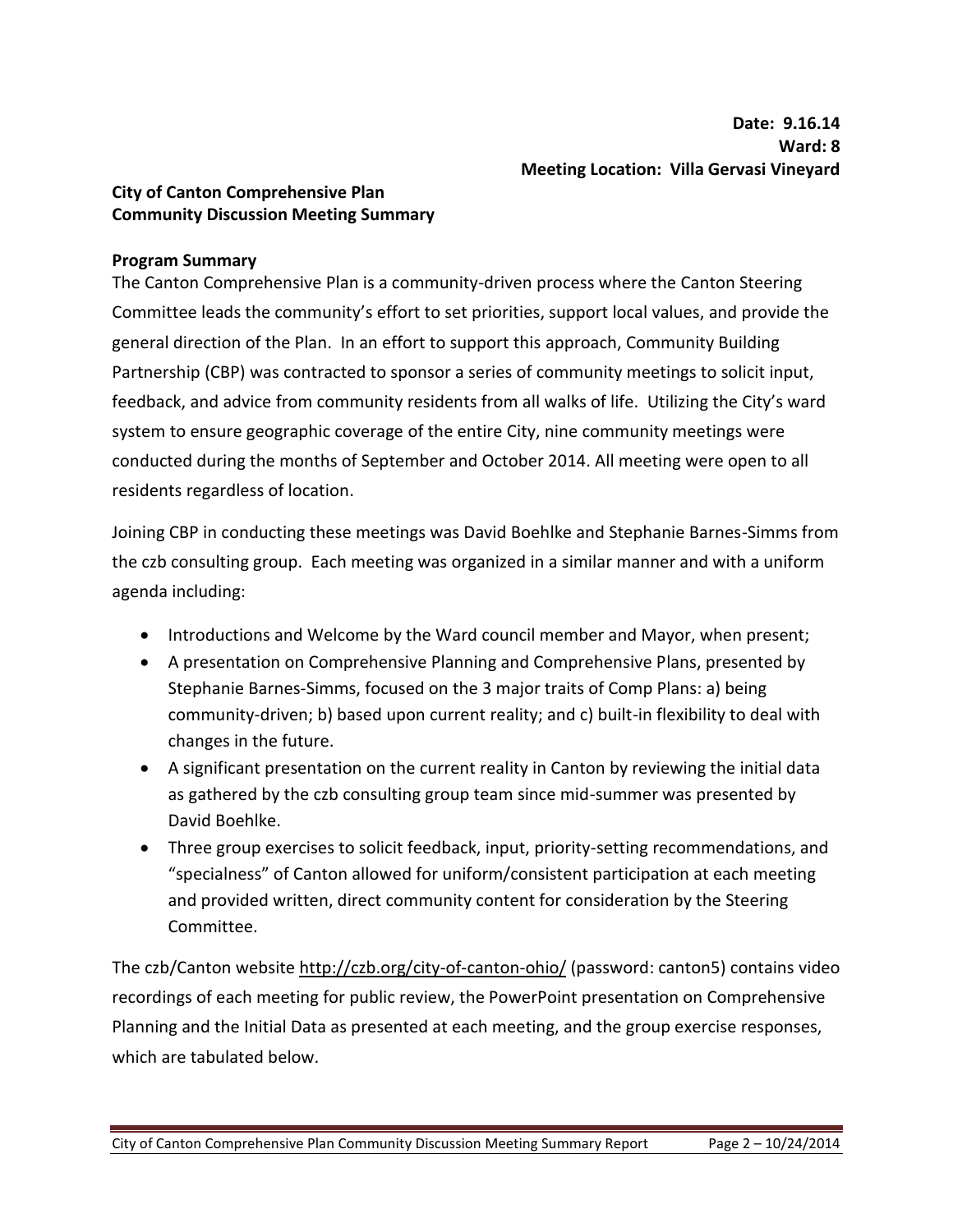## **Participants**

| Number in attendance:<br>Number of sign-ins:<br>From Completed<br>Worksheet(s): | 72<br>54        |                       |              |       |
|---------------------------------------------------------------------------------|-----------------|-----------------------|--------------|-------|
|                                                                                 | <b>Resident</b> | <b>Business Owner</b> | <b>Other</b> |       |
|                                                                                 | 38              |                       |              |       |
| Question #1: What                                                               |                 |                       |              | stood |

## **out for you from the data overview?** (Total # of Responses = 71)

- 26 Poverty
- 15 Housing
- 2 Population loss/decline
- 3 Jobs/Business
- 5 City/County Comparison(s)
- 5 Overall negative
- 8 Overall positive
- 2 Nothing/already familiar
- 5 Misc/Other

#### **Question #2**

The planning process begins with an assessment of what's working, what's not working, who's moving in, who's moving out, what are properties worth, how are businesses doing and what kind of physical and financial shape is the city in. Statistical data can help with that assessment but it cannot tell the entire story. E.g. student teacher ratios won't tell us if parents feel that students are getting a good education. Data on downtown retail sale won't tell us if residents feel that the downtown is making a comeback. **Based on your experience, what would you add to the story of the City of Canton's current reality? What part of the story of what's working and not working are we missing?** 

What's working? (Total # of Responses = 83)

- 29 Community/economic development
	- (e.g.,HOF, downtown restaurants, cultural events, etc.)
- 25 City government/city services/land bank
- 11 Social service organizations/institutions/nonprofits
- 13 People/community participation/neighborhood associations
- 5 Housing/real estate/homeownership/rentals
- 0 Misc/other

What's not working? (Total # of Responses = 79)

- 24 Poor/ineffective community/economic development
- 33 City government/city services/land bank
- 1 Social service organizations/institutions/nonprofits
- 14 People/community participation/neighborhood associations
- 6 Housing/real estate/homeownership/rentals
- 1 Misc/other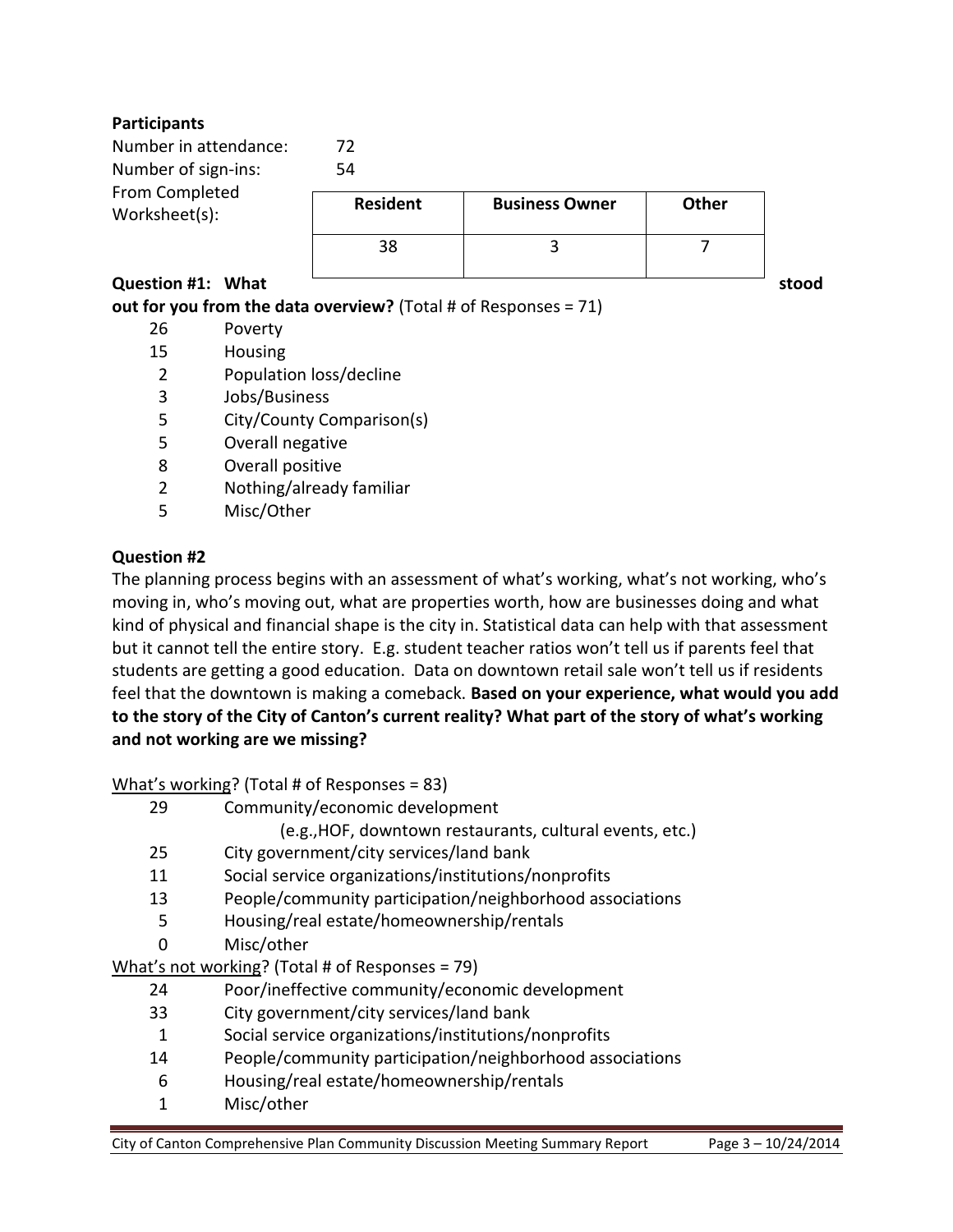## **Question #3**

One of the goals of the comprehensive plan is to set Canton on the course of being a livable city, with a viable economy and the ability to pay its bills. Given limited resources, the Steering Committee will need to set some priorities.

**Circle the five (5) factors** that you think are the **MOST important** to focus on in making Canton a livable city in the future. Not seeing something that you think is important? Add it to the list! **Cross through the five (5) factors** that you think are **LEAST IMPORTANT** to focus on in making Canton a livable city in the future.

| 13           | Better open space (parks and other public spaces) |
|--------------|---------------------------------------------------|
|              |                                                   |
| 17           | Expanded arts, culture, and entertainment         |
| 38           | Well-maintained streets and infrastructure        |
| <u>31</u>    | Better access to good employment                  |
| 1            | More sports and recreation facilities             |
| 9            | Broader range of housing choices                  |
| $\mathbf{1}$ | Access to good restaurants                        |
| 5            | Strong library system                             |
| 13           | Improved shopping options in Canton               |
| 15           | More marketing of Canton's attractions            |
| 7            | Good access to health services                    |
| 29           | <b>Excellent school performance</b>               |
| 31           | <b>Removal of vacant and blighted houses</b>      |
| $\mathbf{1}$ | Fewer one-way streets                             |
| 17           | More code enforcement and better zoning           |
| 8            | Better downtown parking                           |
| 7            | Improved rental properties                        |
| 3            | Better relations between residents and the police |
| 13           | Improved fire/emergency services                  |
| 6            | Stronger neighborhood associations                |
| 0            | Cleaner air and lower levels of pollution         |
| 2            | Better socioeconomic mixing of people             |
| 8            | More involvement with local colleges/universities |

**MOST important** (Total # of Completed Worksheets = 53)

Expanded public transportation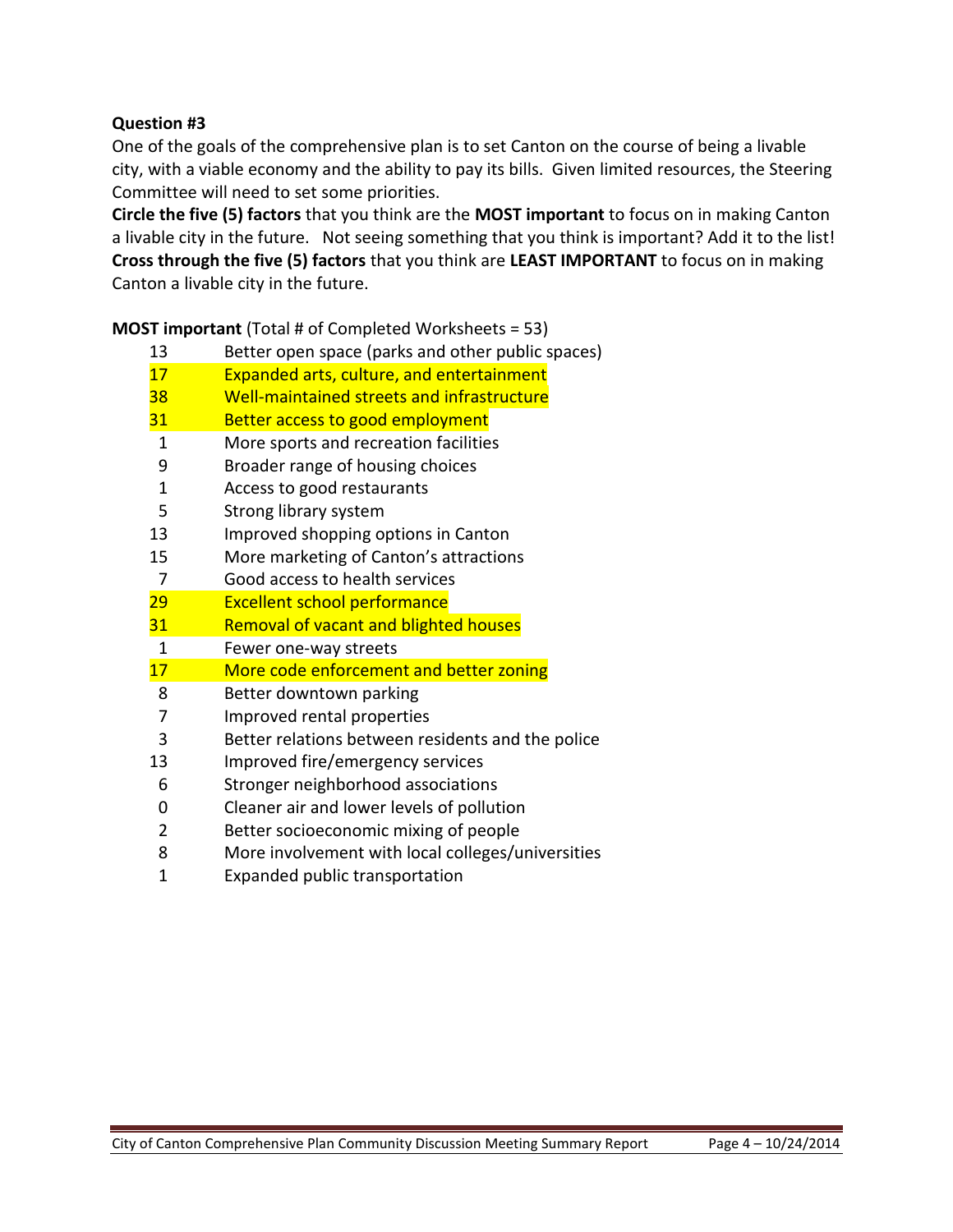#### **LEAST important**

- 9 Better open space (parks and other public spaces)
- 5 Expanded arts, culture, and entertainment
- 1 Well-maintained streets and infrastructure
- 1 Better access to good employment
- 15 More sports and recreation facilities
- 16 Broader range of housing choices
- 22 **Access to good restaurants**
- 11 Strong library system
- 7 Improved shopping options in Canton
- 2 More marketing of Canton's attractions
- 7 Good access to health services
- 0 Excellent school performance
- 1 Removal of vacant and blighted houses
- 37 Fewer one-way streets
- 5 More code enforcement and better zoning
- 23 Better downtown parking
- 10 Improved rental properties
- 13 Better relations between residents and the police
- 7 Improved fire/emergency services
- 12 Stronger neighborhood associations
- 26 Cleaner air and lower levels of pollution
- 14 Better socioeconomic mixing of people
- 6 More involvement with local colleges/universities
- 16 Expanded public transportation

#### **Write-In Responses:**

Making downtown special

- Public investment in arts, culture, downtown revitalization
- More stable neighborhoods
- Involvement in public schools
- Remove parking meters!
- Reduce crime in inner city: gangs, drugs, prostitution
- Develop high speed data network to attract new business development, schools,
- universities
- Politicians should get over petty squabbles and get united on positive effort for Canton
- Less rental houses
- Parks should be preserved and used more by residents

Significant need for REAL leadership; probably most significant reason for Canton's decline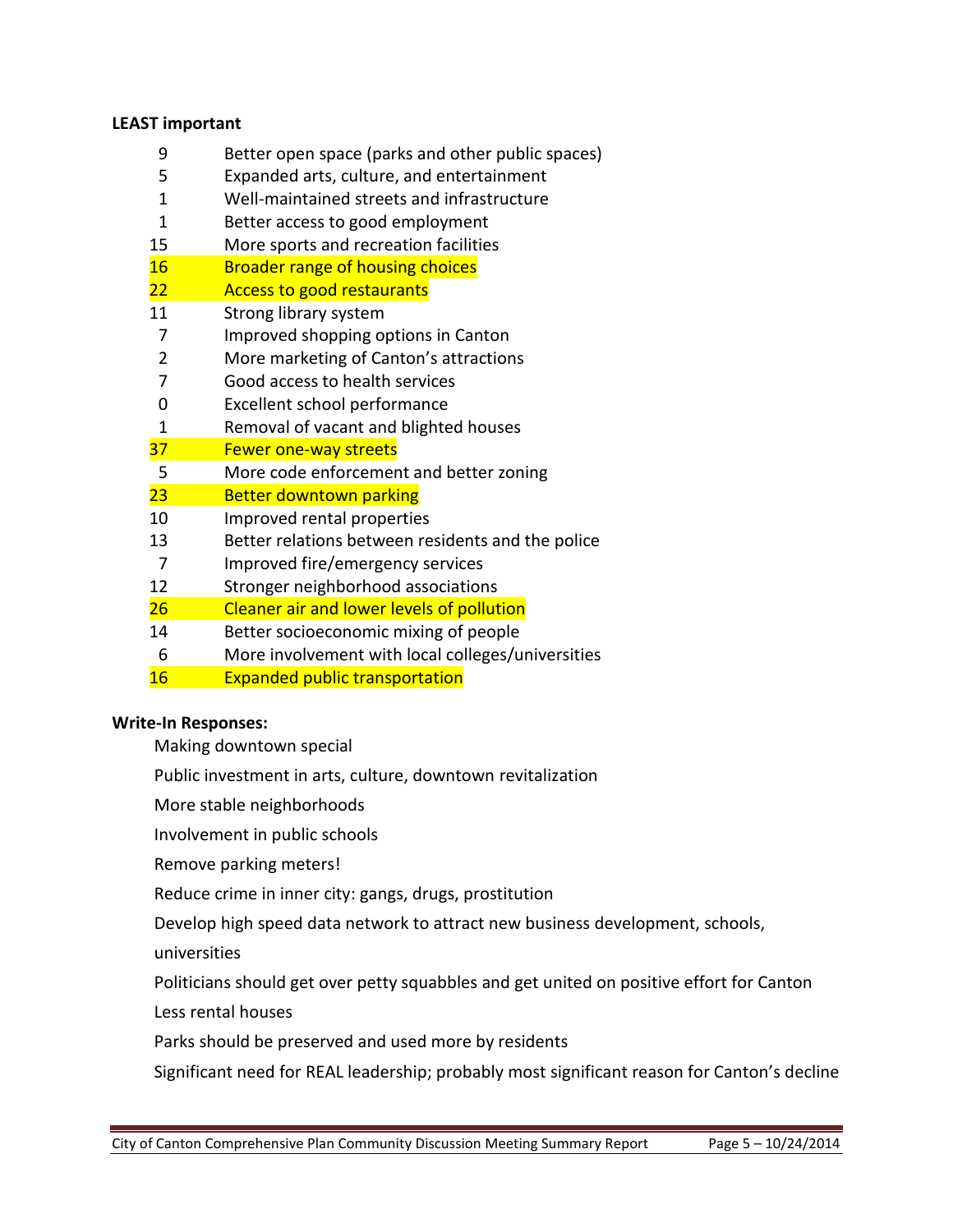## **Please Tell Us What's Special About Canton** (Total # of Responses = 126)

|    | Architecture          | 5  | Hospitals             |
|----|-----------------------|----|-----------------------|
| 21 | Arts & Culture        | 0  | Nonprofits            |
| 15 | Attractions           |    | Parks                 |
| 23 | <b>Businesses</b>     | 13 | People                |
| 0  | Churches              | 0  | Personal              |
| 2  | <b>City Services</b>  | 7  | <b>Physical Space</b> |
| 17 | <b>City Strengths</b> | 1  | Places                |
| 4  | Education             | 0  | Sports                |
| 4  | Government            |    |                       |

Detailed listing of items; multiple mentions are tallied in parentheses.

| Affordable housing (2)            | <b>Great national locations</b>        |
|-----------------------------------|----------------------------------------|
| Akron/Canton Airport (2)          | <b>Great Parks</b>                     |
| Arts $(2)$                        | Great teachers                         |
| Arts community                    | Greenspace                             |
| Arts district (5)                 | <b>Greg Hawk</b>                       |
| Beautiful charming houses         | Groups respond to the needs of people  |
| <b>Bill Smuckler</b>              | Growing arts scene                     |
| Canton special: family friendly & | Gurskey's Aluminum                     |
| welcoming                         | Hall of Fame (9)                       |
| Close access to Cleveland         | Heggy's $(2)$                          |
| Colleges                          | History (5)                            |
| Community pride                   | History and architecture               |
| Cost of living                    | Hospitals (3)                          |
| Courthouse (2)                    | Improving infrastructure               |
| Cultural center                   | Lake Cable                             |
| Culture                           | Large amounts of public participation  |
| Downtown (2)                      | Large number of private golf courses   |
| Downtown architecture             | Libraries                              |
| Easy commute                      | Location, small but close to Cleveland |
| Easy road system                  | Lots of amenities                      |
| Edmond Mack (2)                   | Love for the city                      |
| Family owned businesses           | Low cost of living (3)                 |
| Farmers market                    | Low utility rates (2)                  |
| Fireworks concert in the park     | <b>Malone University</b>               |
| First Friday (2)                  | Marc's $(2)$                           |
| Football heritage                 | McKinley Monument (3)                  |
| Friendly neighbors                | <b>Medical access</b>                  |
| Gervasi Vineyard (3)              | Meyers Lake                            |
| Good health facilities            | Muggswigz Coffee & Tea                 |
| Good people (2)                   | <b>Museums</b>                         |

City of Canton Comprehensive Plan Community Discussion Meeting Summary Report Page 6 – 10/24/2014